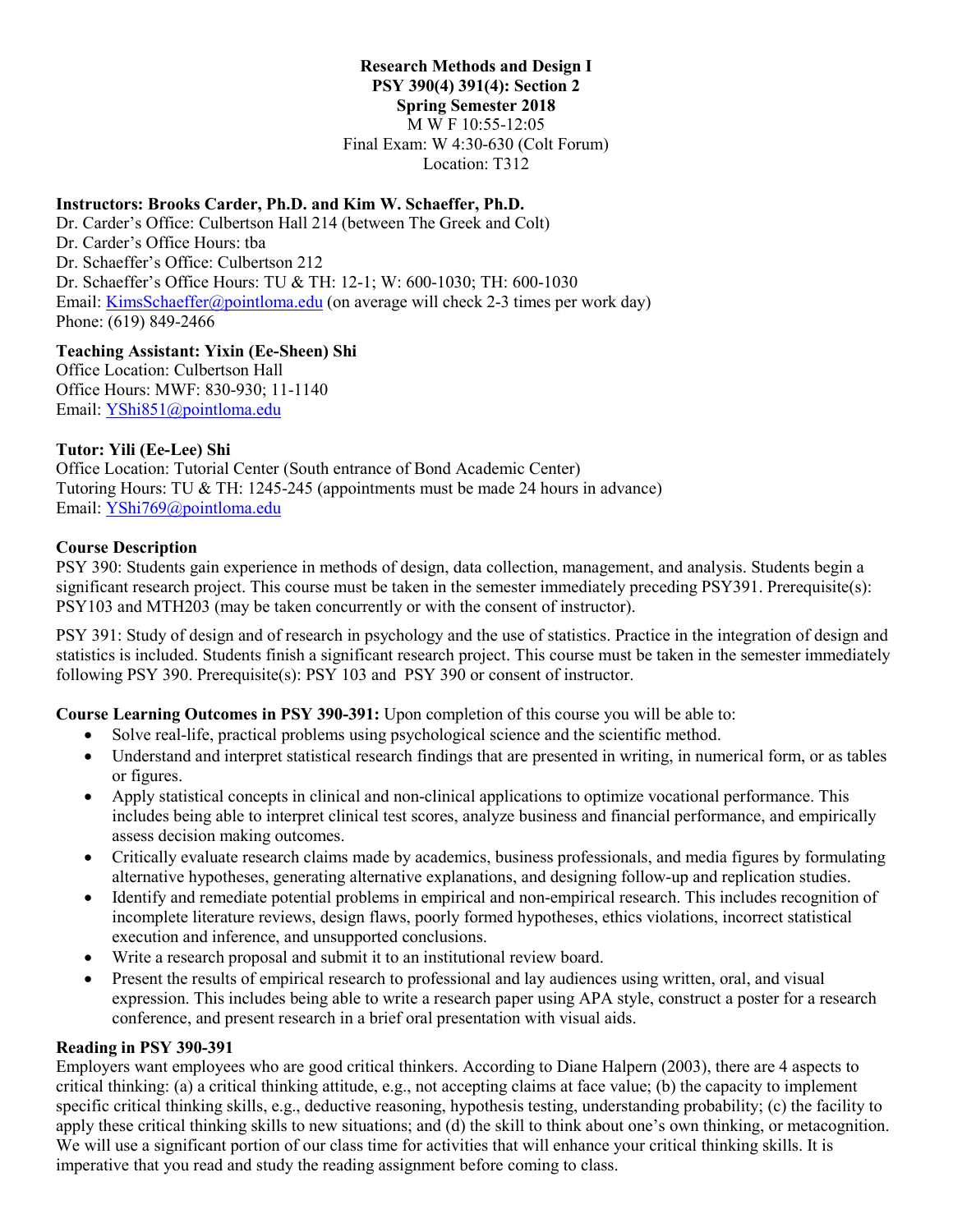### **Working in Teams in PSY 390-391**

This course employs the Team Based Learning (TBL) method. "Team-Based Learning is an evidence based collaborative learning teaching strategy designed around units of instruction, known as "modules," that are taught in a three-step cycle: preparation [completing the assignment before class], in-class readiness assurance testing [RATs, basically quizzes on the assignment], and application-focused exercise [Team Application Exercises]." The fourth essential component of TBL is the Team Member Helpfulness Evaluation (both formative and summative).

## **Required Textbook**

Mitchell, M. L., & Jolley, J. M. (2013). *Research design explained* (8<sup>th</sup> ed.). New York: Thomson-Wadsworth.

**How Grades Will Be Earned (A = 93-100; A- = 90-92.99; B+ = 88-89.99; B = 84-87.99; B- = 80-83.99; C+ = 77- 79.99; C = 70-76.99; C- = 65-69.99; D+ = 62-64.99; D = 55-61.99; D- = 50-54.99; F < 49.99%)** 

- 15% Readiness Assurance Tests (RATs)
- 15% Team Application Exercises
- 5% Team Member Helpfulness Evaluation (peer-graded)<br>40% Tests1-4
- Tests1-4
- 15% Homework
- 10% IRB Proposal
- Note: Final Examination. Minus 10% in overall grade if not present

#### **Managing Your Life and This Course**

If you cannot take a test due to extreme circumstances, please ask me for permission to take the test at another time before the exam.

Most people need to miss a class due to illness, flight delays, and so on. Therefore, a safety valve is built into the course. For the safety valve to become effective two conditions are met. First, cell phones are put away, and second, 90% of the class completes the IDEA course evaluation the first week it is posted.

*Safety Valve:* The four lowest Team Application Exercises, two lowest Homework scores, and two lowest RATs, will be dropped.

### **Academic Honesty**

Students should demonstrate academic honesty by doing original work and by giving appropriate credit to the ideas of others. Academic dishonesty is the act of presenting information, ideas, and/or concepts as one's own when in reality they are the results of another person's creativity and effort. A faculty member who believes a situation involving academic dishonesty has been detected may assign a failing grade for that assignment or examination, or, depending on the seriousness of the offense, for the course. Faculty should follow and students may appeal using the procedure in the university Catalog. Se[e Academic Policies](http://catalog.pointloma.edu/content.php?catoid=18&navoid=1278) for definitions of kinds of academic dishonesty and for further policy information.

### **Late Assignments**

You can turn in a late assignment for up to seven days. The TA will deduct ten percent for lateness and ten percent each additional day the assignment is late.

### **PLNU Mission**

#### To Teach ~ To Shape ~ To Send

Point Loma Nazarene University exists to provide higher education in a vital Christian community where minds are engaged and challenged, character is modeled and formed, and service is an expression of faith. Being of Wesleyan heritage, we strive to be a learning community where grace is foundational, truth is pursued, and holiness is a way of life.